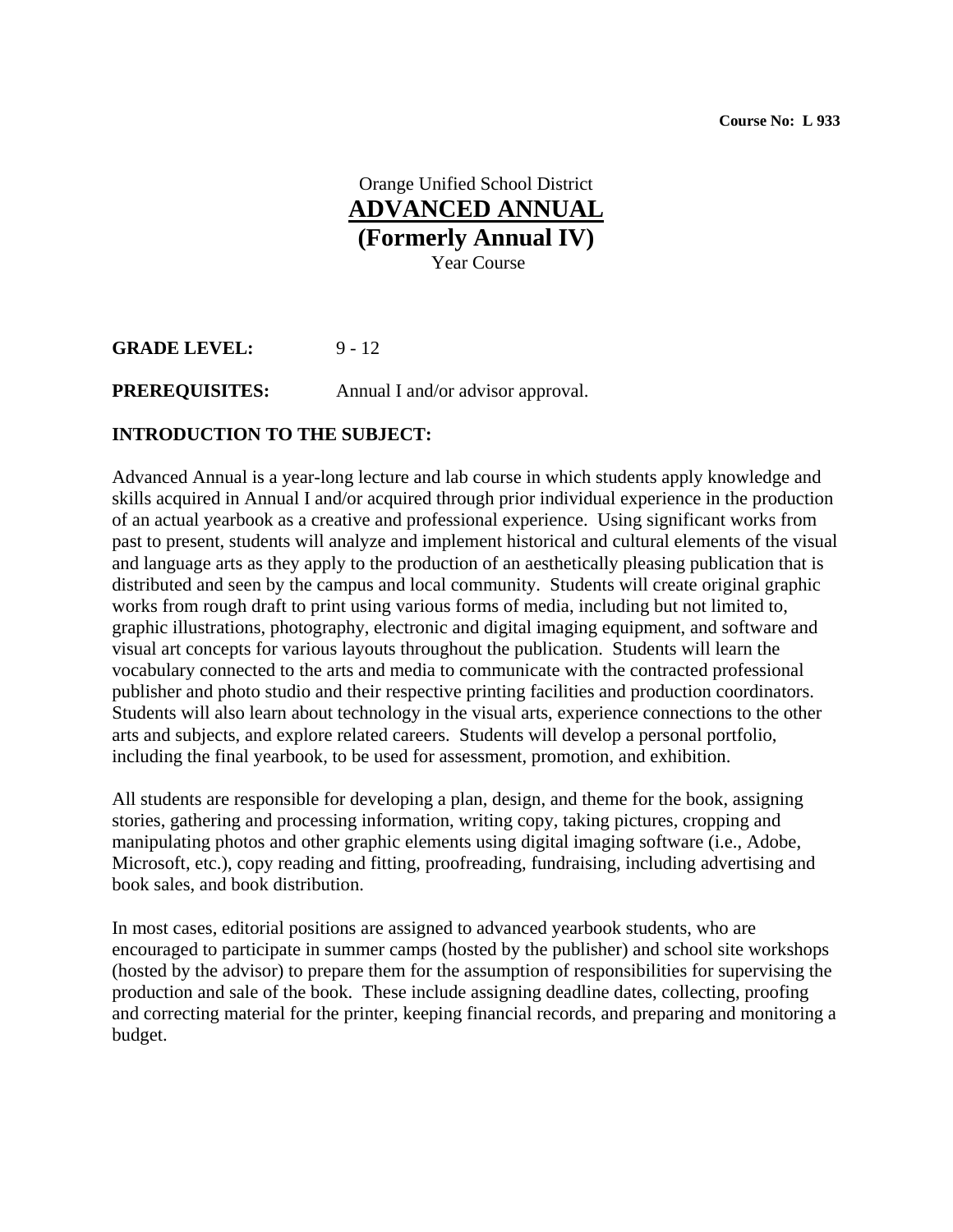### **COURSE OBJECTIVES:**

## **BY THE END OF THE COURSE THE STUDENT WILL KNOW AND BE ABLE TO:**

Meet the objectives of Annual I.

Apply the elements of graphic and language arts to produce an aesthetically pleasing publication using visual art media, techniques, and processes demonstrating craftsmanship and technical skills.

Demonstrate the application of a wide variety of compositional devices, technological, historical, and cultural, to create an aesthetically pleasing publication that accurately portrays the school demographically and historically.

Connect and apply the world of art and the world of publication.

Demonstrate an awareness of the District Publication Code and the state libel laws and be able to recognize the newsworthiness and acceptability of a story based on these criteria.

Communicate complete instructions to staff members.

Evaluate the ability of staff members to follow directions.

Participate in an editorial board, which determines content, style, and design of a yearbook and a magazine based on artistic and journalistic elements.

Participate in journalism workshops and writing contests.

Conduct workshops for Annual I and Advanced Annual students.

Organize and synchronize photos.

Operate media equipment (digital imaging and software programs).

Weigh aesthetic and financial considerations and formulate specific plan for producing a yearbook.

Submit yearbook specs (plan) to a variety of yearbook publishers for a bid.

Consider the price and benefits of the book based on a planned budget.